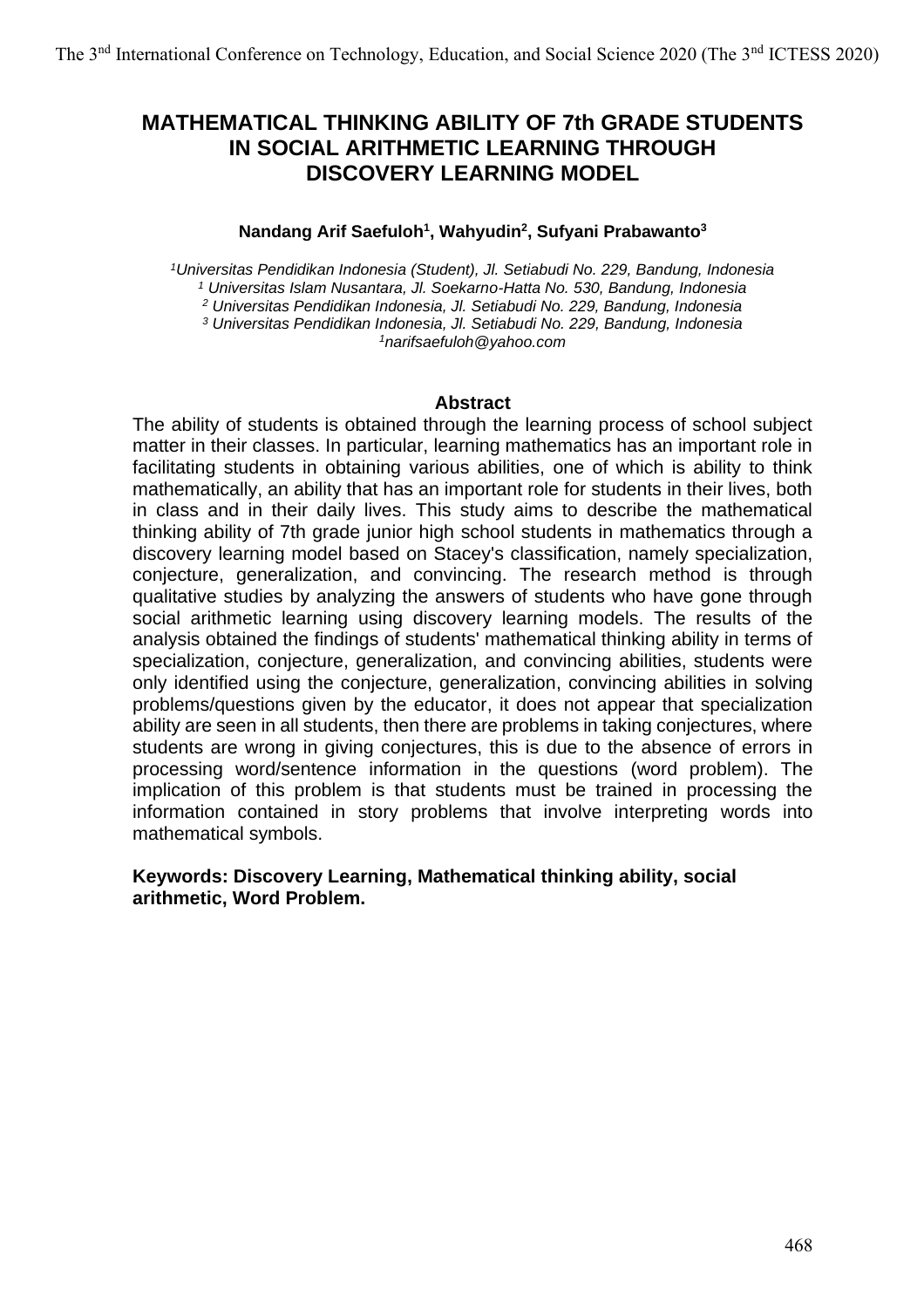## **1. Introduction**

The ability of students is obtained through the learning process of school subject matter in their classes. In particular, learning mathematics has an important role in facilitating students in acquiring various abilities, one of which is the ability to think mathematically, an ability that has an important role for students in their lives, both in class and in their daily lives. This is supported by the opinion of experts on the notion of mathematical thinking, including the opinion of Mason (Nepal, 2016: 46) which provides an understanding of mathematical thinking as a dynamic process that allows individuals to increase the complexity of ideas they can have and expand understanding. Then, the opinion of Schoenfeld (1992: 31) which states that thinking about mathematics is a broad ability, not only a set of skills in mathematics, but also how a person views their job, and furthermore, how one views the world. Kulm (Argyle, 2012: 23) states that the phrase thinking about mathematics and think when doing mathematics is used to describe activities that are considered mathematical thinking, so that the writer equates the phrase thinking about mathematics which is expressed by Schoenfeld with the phrase mathematical thinking.

Another opinion from Henderson, et. al. (2002: 186) defines mathematical thinking as "Applying mathematical techniques, concepts, and processes, either explicitly or implicitly, in problem solving". It seems that Henderson's understanding is narrower than the previous understanding which gives the meaning of mathematical thinking in a broad scope. Next, the notion of mathematical thinking from Stacey (2005) has a more specific scope, namely in the scope of classroom learning, Stacey stated that mathematical thinking is an ability needed by a teacher in managing her class. Meanwhile, Mason, et al. (2010) states that in mathematical thinking there are four abilities, namely specialization, conjecture, generalization, and convincing. In line with Mason, Stacey (2006) divides the stages of mathematical thinking ability to solve problems into four fundamental processes in two paired stages, namely: specialization and generalization, and guessing and convincing. Meanwhile, according to Tall (2002: 20) the ability to think mathematically includes components such as abstraction, synthesis, generalization, modeling, problem solving, and evidence. The ability to think mathematically is a way for students to acquire mathematical knowledge facilitated by a learning model applied by a teacher in a class.

In a mathematics learning class, direct obstruction of a student's mathematical thinking ability will also hinder the problem solving given by the teacher. This was revealed in a study by Salado, et. al. (2018) which states that one of the mathematical thinking ability affects the ability of students to translate questions into numbers and / or mathematical symbols in the process of solving mathematical problems.

The process of problem solving by students should be directed to the correct procedure to obtain the desired results. Furthermore, Mustafa, et al (2019) stated that the problem solving process of students can be facilitated properly if in learning to implement learning that facilitates students to be actively involved in the learning process. The learning model that can facilitate students to be actively involved in the learning process includes the discovery learning model, as mentioned by Schifter and Fosnot (Fatade et al, 2013: 29) that learning mathematics with discovery learning models focuses on problem solving and conceptual understanding rather than computational exercise. It also increases learners' confidence in their own math skills.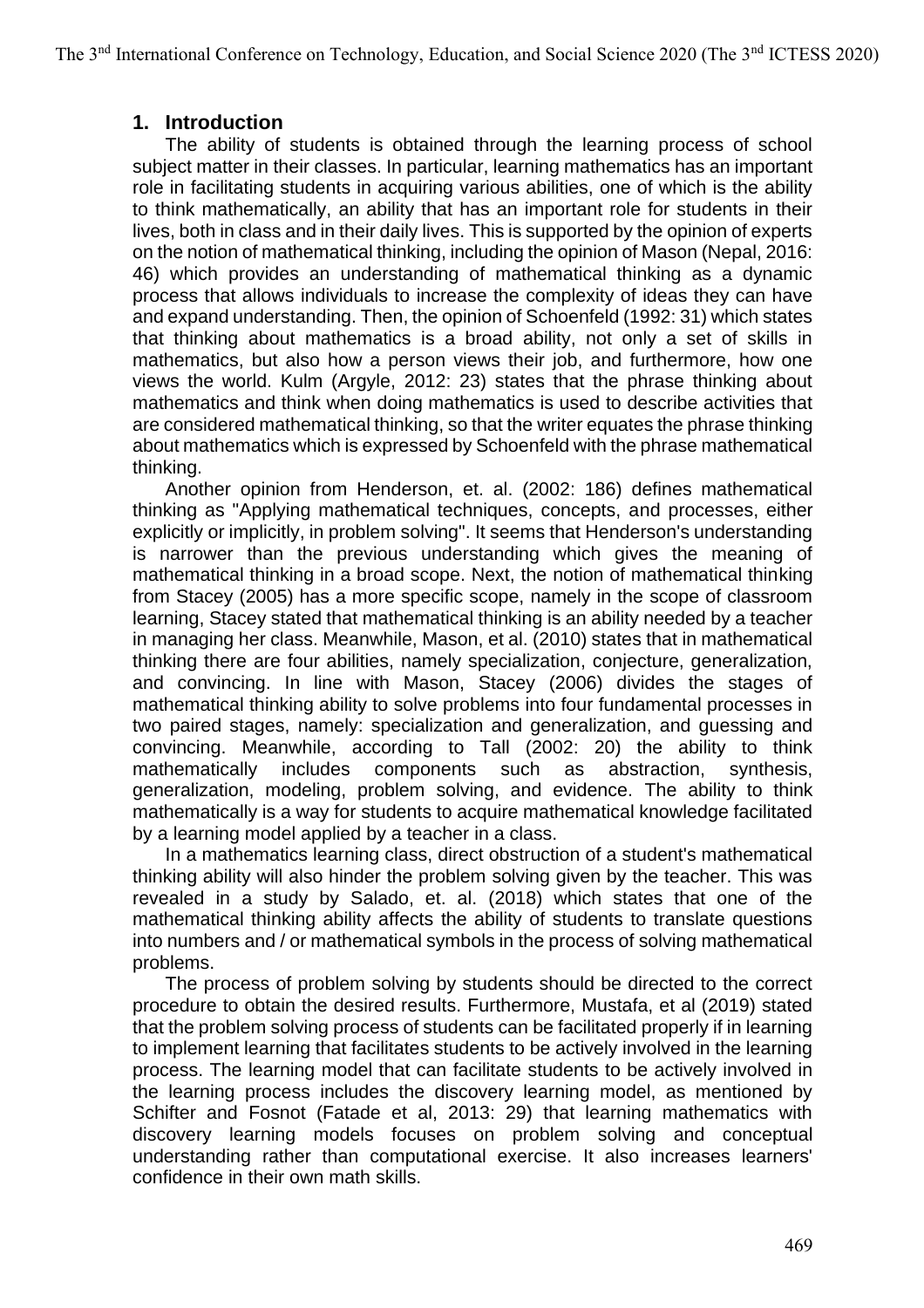In contrast to the opinion of Schifter and Fosnot, Kirschner, et al. (2006) stated that the discovery learning model as one of the models with minimum guidance has failed in constructing learners' knowledge in a classroom learning. On the other hand, in research related to the implementation of discovery learning models. Saefuloh, et al (2020: 31) stated that the application of the learning model with minimum guidance in mathematics learning experienced several problems. These problems include students with moderate mathematical initial abilities and low difficulty in following learning with this model. Then, there is no significant difference in increasing the problem-solving ability of students who learn through the learning model through minimum guidance compared to students who learn through conventional models. From this statement, there is a conflict between theory and reality, where in theory the discovery learning model can facilitate the acquisition of learners' learning objectives but in this study it is not fulfilled.

The description of mathematical thinking ability can be traced through the problem solving process carried out by students in their class. Mustafa, et al (2019) who examined how the description of students 'mathematical thinking abilities in mathematics learning stated that to understand students' mathematical thinking ability, it could be seen from the stages students took in solving math problems. According to Mustafa, et al. (2019: 118) consists of: problem identification, problem categorization, drawing conclusions from the problem.

Based on the description above, the exploration of mathematical thinking ability wrapped in the application of the discovery learning model in social arithmetic learning becomes an important theme to study. Then, Stacey's unique framework regarding the ability to think mathematically within the scope of the classroom is considered in determining the reference for mathematical thinking ability in this study. How to describe students' mathematical thinking ability (referring to Stacey's framework) in mathematics through discovery learning models is investigated in this study.

Based on the background above, the purpose of this study is to describe the mathematical thinking ability of students in mathematics learning through a discovery learning model that is in line with the constructivism learning paradigm. Then, the research question of this research is how to describe the mathematical thinking ability of 7th graders in mathematics learning in terms of Stacey's framework (specialization, generalization, conjecture, and convincing)? From the results of the description through comparison of fact findings in the field with the reference theory, it can be a reinforcement or a correction to the previous theory so that it can become a new theory in the scientific hierarchy.

## **2. Literature Review**

### **2.1. Ability to Think Mathematically**

Audi (2004: 86), provides understanding of thinking as a process that involves a series of events and is based on a mental event, such as considering a proposition. Based on the understanding of thinking from Audi, it can be understood that thinking is broader than just perception, thinking involves a consideration of a proposition that is coherent with epistemological norms so that knowledge is produced (Wolenski, 2004: 36).

In the field of mathematics, the term "Thinking" uses a more specific vocabulary, namely "Thinking Mathematically", in mathematical thinking the mental events in question can be in the form of a specialization process, conveying conjectures, generalization, and providing proof of a problem which is a component in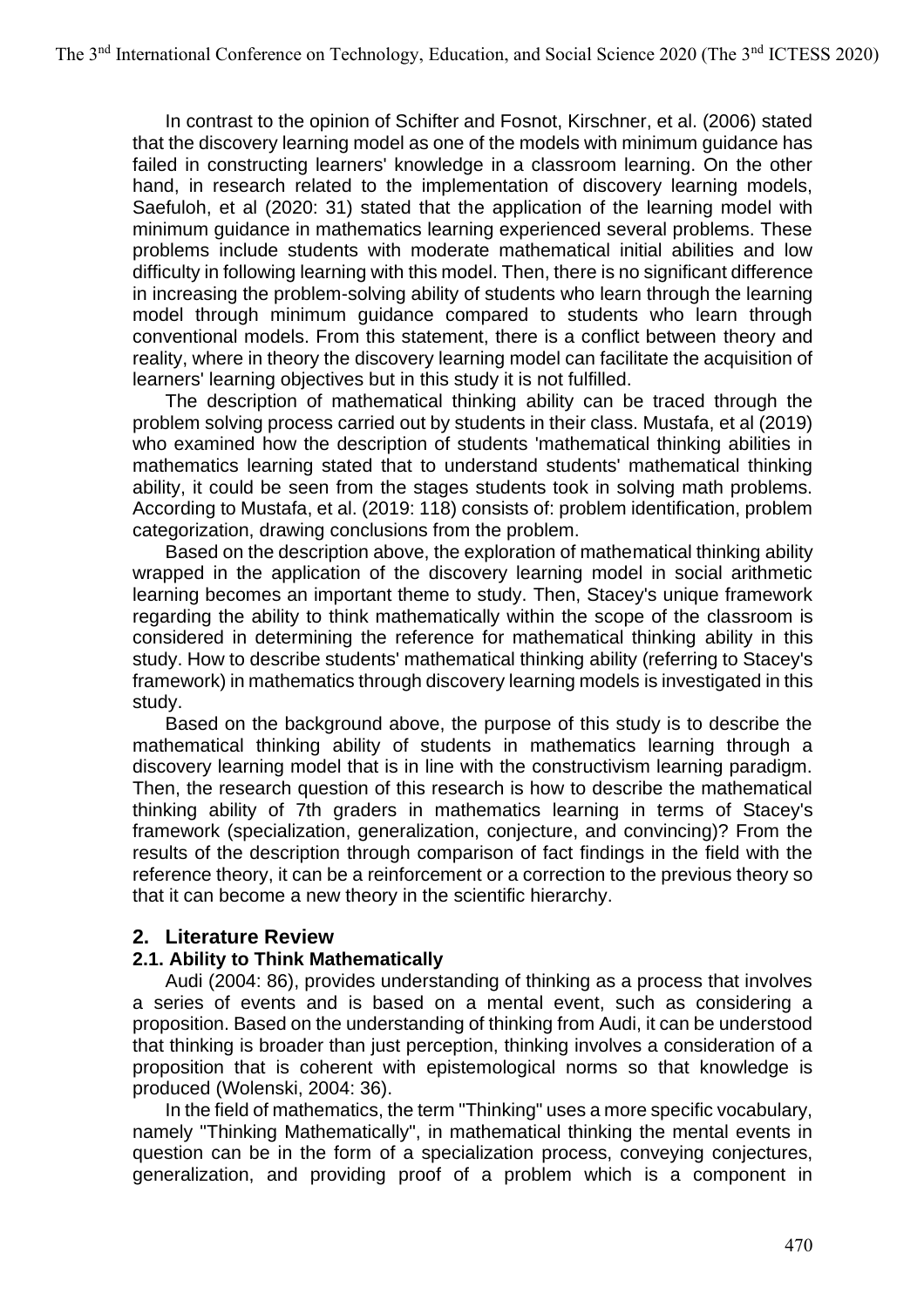mathematical thinking. Some experts give the understanding of mathematical thinking in a broader sense, such as the notion of Keith (Uyangör, 2019: 2) which emphasizes that mathematical thinking is a process that helps us to better understand information about the world in which we live and maximize our choices.

Then, Mason, et al. (Nepal, 2016: 46) provides an understanding of mathematical thinking, which is a dynamic process that allows us to increase the complexity of ideas that we can have and expand our understanding. There is another, more specific understanding of mathematical thinking conveyed by Henderson (2002: 186) that mathematical thinking is an explicit or implicit application of mathematical techniques, concepts, and processes in problem solving.

Scusa (2008: 22), adapting from NCTM, states five characteristics of Mathematical Thinking Ability, namely: (1) Connection, a student who succeeds in making mathematical connections, (2) Representation, a student who is successful in representation, (3) ) Communication, a student who successfully communicates mathematically, (4) Reasoning and Evidence, a student who is successful in reasoning and proving, (5) Problem Solving, a student who is a successful problem solver.

Meanwhile, Stacey (2006) divides the ability to think mathematically to solve problems into four fundamental processes in two paired stages, and often the Ability to Think Mathematics is carried out from the selection among these processes, namely: Specialization and Generalization, Conjecture and Convince/Prove, The four processes can also be found in Mason's book, Thinking Mathematically.

Furthermore, the Mathematical Thinking Ability according to Mason, et al. (2010) consists of three different phases, namely: entry, attack, and review, in these three stages there is an emotional state: starting, engaging, thinking, continuing, building insight, be skeptical, ponder. Then, of the three phases, what should get more attention is the entry phase because this phase is the basis for carrying out the attack phase, and the review phase because it is this phase that is often less attention in the knowledge construction process, while this phase is the most loaded phase. education.

### **2.2. Discovery Learning Model**

Starting from the belief of Jean Piaget (Chase & Abrahamson, 2017) which states that students are individuals who actively build their knowledge. Furthermore, this understanding has developed into one of the streams in education, namely the flow of constructivism, in relation to the management of learning in classrooms, one of the representations of constructivist learning models is the discovery learning model.

According to Hosnan (Andra, M., H., et al, 2017: 27) the discovery learning model is a learning model to develop learning methods for students actively by discovering themselves, investigating themselves, and following the results that will be obtained by students. more durable in memory, so that this knowledge will not be easily forgotten by students. According to Eggen and Kauchak (Lestari, W., 2017: 68) the weaknesses of the discovery learning model tend to take up more time and if students do not listen as carefully as they should, they often have wrong conceptions about the topics they are studying. Meanwhile, the advantages of the discovery learning model are that if this learning model is implemented properly it will produce a deep understanding of concepts in students and produce good longterm storage, and encourage students to think critically.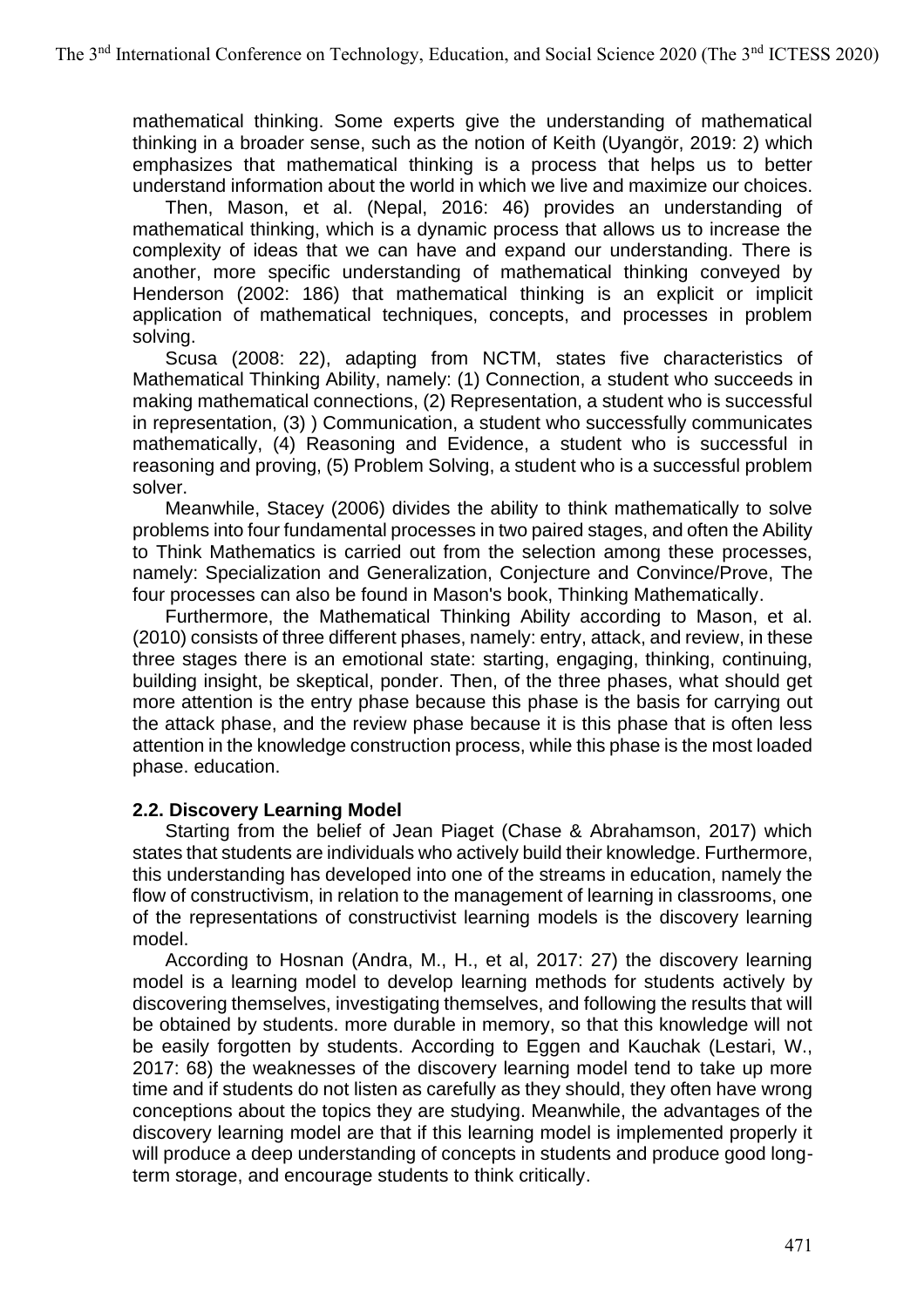Kurniasih & Sani (Andra, M., H., et al, 2017: 27) suggest the operational steps of the discovery learning model, which are as follows: (1) Stimulation. At this stage students are faced with something that causes confusion, then proceed not to give generalizations, in order to arise the desire to investigate themselves. The teacher can start by asking questions, suggested reading books, and other studies that lead to problem solving preparation. (2) Problem statement. The teacher provides the opportunity for students to identify problems that are relevant to the learning material, then one of them is selected and formulated in the form of a hypothesis. (3) Data collection. This stage students are given the opportunity to collect a variety of relevant information, read literature, observe objects, interviews, conduct their own trials to answer questions or prove whether a hypothesis is true. (4) Data processing. Data processing is the activity of processing data and information that has been obtained by students through interviews, observations and so on. This stage serves as the formation of concepts and generalizations, so that students will get new knowledge from alternative answers that need to be proven logically. (5) Verification. At this stage students carry out careful examinations to prove whether or not the predetermined hypothesis is true or not with alternative findings and associated with the results of data processing. (6) Generalization. The stage of generalization/drawing conclusions is the process of drawing a conclusion that can be used as a general principle and applies to all the same events or problems, taking into account the results of the verification.

## **3. Research Methods**

This study aims to understand how the 7th grade students' mathematical thinking ability in mathematics through discovery learning models. Based on this objective, this research was conducted using a qualitative research approach, with a case study design to obtain a specific description of the object under study which in the process requires an in-depth study of real events in the field, as stated by Fraenkel, JR, Wallen, N., Hyun, H (2012: 426) "Research studies that investigate the quality of relationships, activities, situations, or material are often referred to as qualitative research". Then, Teppo, A., R (1998) states "Qualitative research focuses on the process, meaning, and nature of reality that is socially shaped and provides insight into the phenomenon being studied that cannot be obtained by other means".

A total of eight grade 7 students were selected as a sample consisting of three men and four women who came from one of the junior high schools (SMP) in Bandung and were selected purposively. Data collection was carried out by giving formative questions of 5 social arithmetic questions that must be solved in a lesson. The work of students in answering the problems presented in the study was analyzed by coding and constant comparison techniques (Lacey, A., Luff, D., 2001) by school researchers and expert teachers. Several cases representing the results of the analysis were validated by conducting interviews in the form of confirmation to students.

### **4. Result and Discussion**

There are four types of mathematical thinking skills based on Stacey's framework, namely specialization, conjecture, generalization, and convincing. The following is a description of the thinking skills of students in solving the problems presented.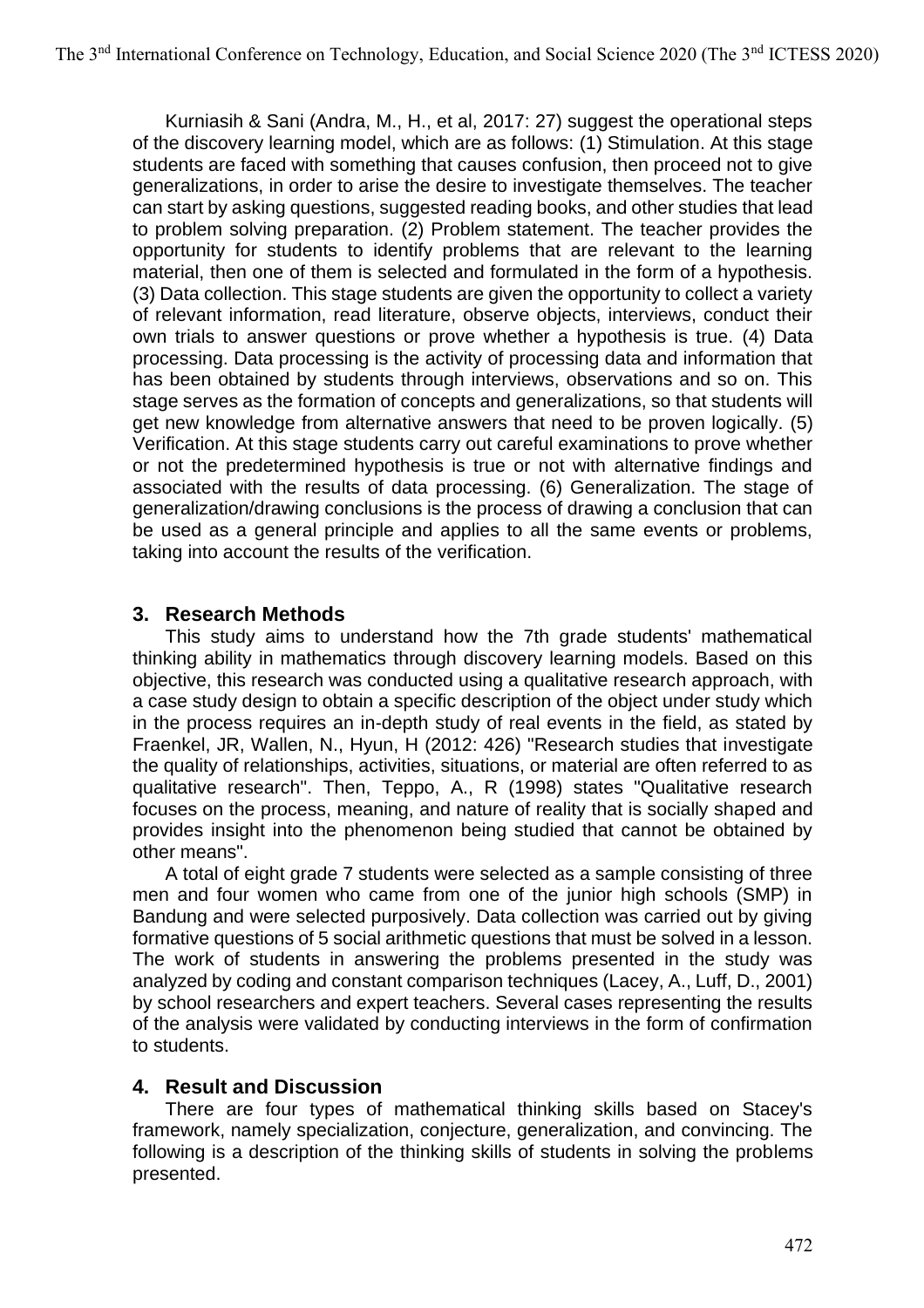| Ability to think<br>mathematically | Description                                                                                                                                                                                                                                                                                                             |
|------------------------------------|-------------------------------------------------------------------------------------------------------------------------------------------------------------------------------------------------------------------------------------------------------------------------------------------------------------------------|
| Specialization                     | Choose clear or systematic examples and examine these<br>examples on a problem to understand and interpret the status<br>of a problem                                                                                                                                                                                   |
| Conjecture                         | Making linguistic or mathematical estimates, formulating<br>mathematics, producing the results of conjectures, and<br>determining relevant hypotheses in this process, by<br>examining a sufficient number of examples, finding<br>relationships and patterns, and producing results that depart<br>from the discovery. |
| Generalization                     | Estimating about a broader situation by acting on several<br>examples, or can be expressed as a search for patterns /<br>relationships.                                                                                                                                                                                 |
| Convincing                         | Finds and communicates reasons why something is true                                                                                                                                                                                                                                                                    |

Table 1. Students' Mathematical Thinking Ability in Solving Problems

The results of the analysis obtained through a review of the students' answers by triangulation through interviews with students, which then made a comparison to the theory used as a reference (Stacey's framework) shows that there are two mathematical thinking skills used by students in solving the problems posed. The ability to think is conjecture and generalization. No answers were found that could be categorized on the ability to specialize and be convincing. as for the questions given are as follows:

#### Questions:

1) There are two traders who usually hang out every day in front of the Melati Shop, namely Mr. Asep as a chicken porridge trader and Mr. Atang as a meatball seller. Every morning Pak Asep goes to the market to shop for staples and spends Rp. 800,000. With these raw materials, Mr. Asep is able to make 120 portions of chicken porridge and sells it for Rp. 8,000 per portion. On that day, it was raining at the place where Pak Asep was selling, so that only 90 portions of porridge were sold. Meanwhile, Mr. Atang spends Rp. 1,000,000 every day to shop for the raw materials for the meatballs. With these raw materials, Pak Atang is able to make an average of 130 servings at a price of IDR 10,000 per serving. On that day Pak Atang was able to sell 110 portions of meatballs.

Create a mathematical model that states the relationship between income, expense and profit or loss in the illustration above! And express the value of the gain or loss in the illustration!

2) Pak Dendi plans to build a shoe production business. To meet his capital needs, Pak Dendi plans to borrow money from the bank of IDR 200,000,000 with a loan period of 1 year (12 months). There are two banks that offer capital assistance to Pak Dendi.

The terms of the loan interest rate at Bank A are 20% per year.

The terms of the loan interest rate at Bank B are 2% per month.

Which bank is more profitable for Mr. Dendi?

The ability to carry out conjectures and generalizations can be seen in all students' answers, in solving problems number 1 and 2, namely determining a mathematical model which states the relationship between income, expenditure and profit or loss on the illustration of the problem and states the value of profit or loss, students can use knowledge of algebraic operations of addition / subtraction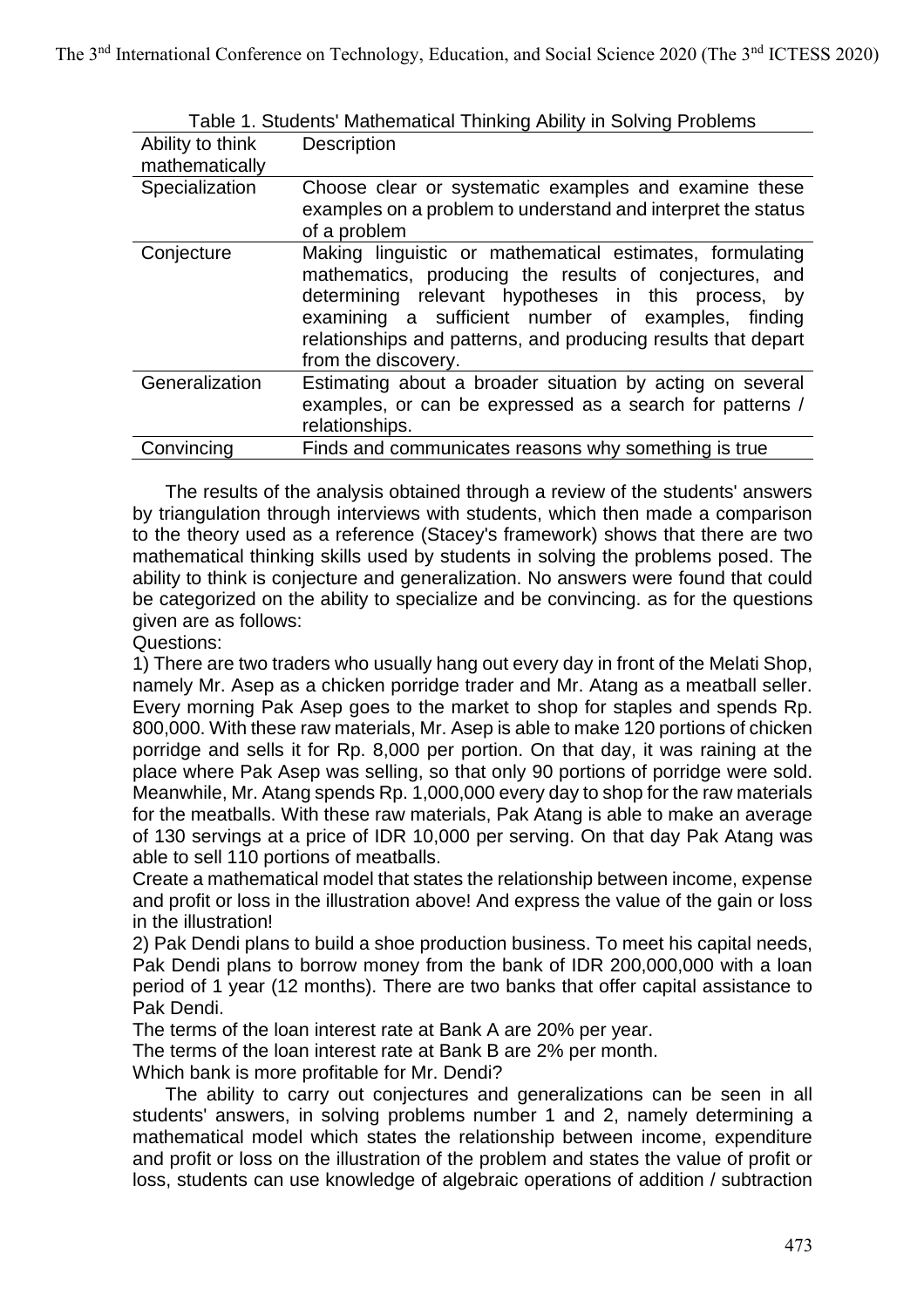on integers by first understanding the problem in the problem, namely how the formula / equation states the relationship between income, expense, profit / loss in a sale. However, the formal way by using the formulas that have been learned is not used by most students.

To solve question number 1, the majority of students chose to use the way they think / estimate is correct in solving it, namely by making conjectures (conjectures) based on events that have been experienced before in their daily life, then they (students) apply to the problem in the question (generalization) to answer it. However, from the answers presented, not all students meet the correct solution, although the use of information from everyday life experiences can help the process of achieving solutions. Failure to get the correct solution is because students are wrong in determining the conjecture which then ends in errors in making generalizations.

Here's one example of a student's answer:



Pictures 2. Examples of Student Answers

From pictures 1 and 2 above, the student answers by making conjectures (conjectures) based on events that have been experienced before in his daily life, then he (students) applies to the problems in these questions (generalizations) to answer them. The student along with 4 other students answered the problem correctly. Other students answer by making the assumption (conjecture) that the profit is if all merchandise is sold out. The deposition of goods (unsold goods) will be a loss for traders. The student also answers by making a supposition (conjecture) that the loss is calculated from the unsold residual merchandise. This happens because students base the wrong information on the questions, students cannot select which information is needed and which is not needed in problem solving. This case is an example of a case of over generalization that has the potential for students' misconceptions about subject matter (Pinter, H., H., et.al, 2017: 11), so that the equations / formulas used do not match the equations / formulas used should be: profit = selling price-buying price or loss = buying priceselling price. (Wintarti, A., et al., 2008: 112).

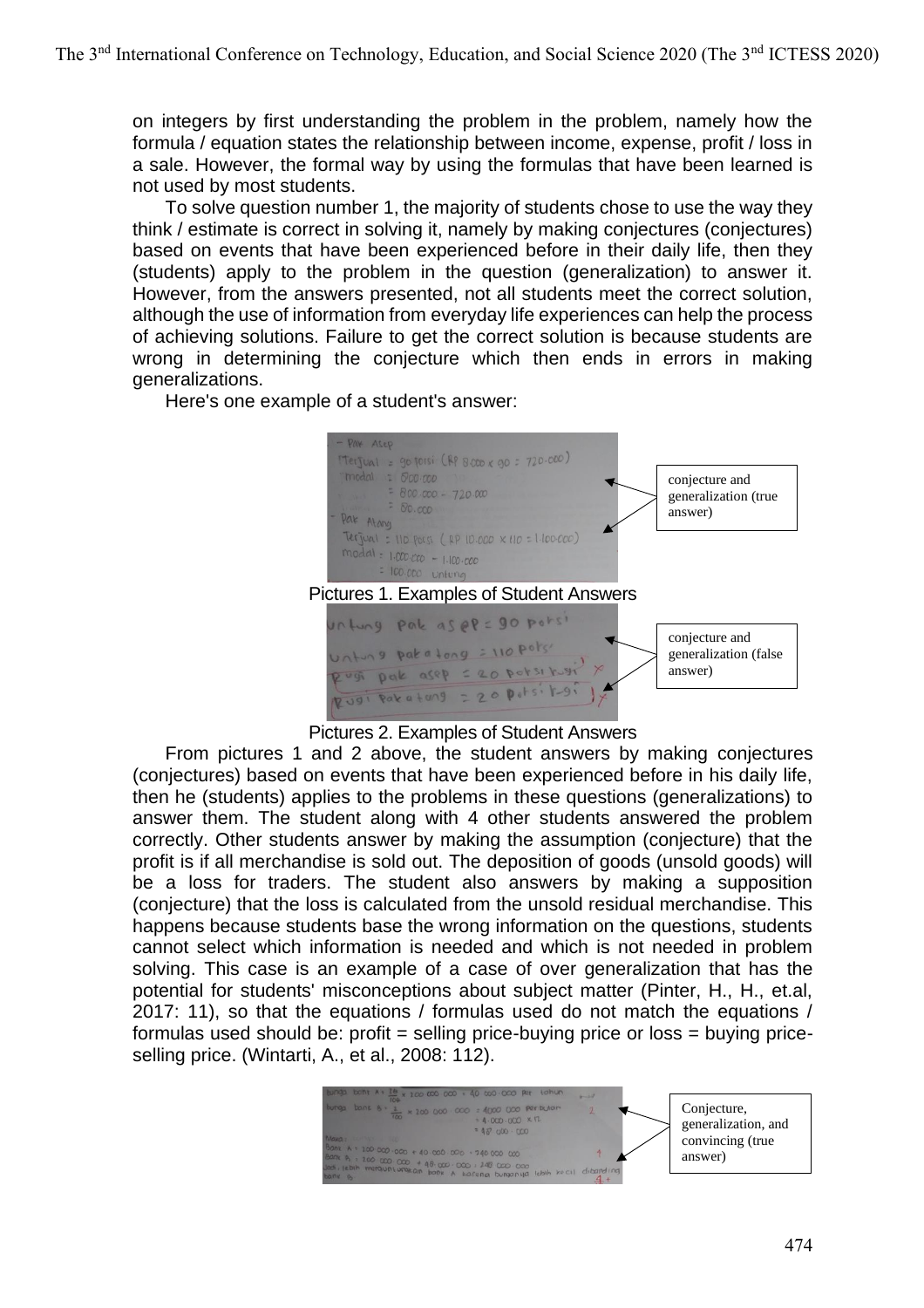



Pictures 4. Examples of Student Answers

From figures 3 and 4 above, the student answers by making conjectures (conjectures) based on events that have been experienced before in his daily life, then he (students) applies to the problems in these questions (generalization) to answer them and (convincing) with compare the results. This student along with five other students answered the problem correctly. Other students answer by making assumptions (conjectures) that what is profitable is seen from the interest percentage set, this is the result of problems when solving word problems in social arithmetic learning which is one of the main problems in learning mathematics (Gros, H., et. al., 2020: 16).

In the interview, it was confirmed about this (taking the conjecture), the following was the transcript of the interview with several participants,

Interview transcript 1 Interviewer: "Is the formula for calculating profit / loss memorized?" Respondent: "forgot sir" Interviewer: "Then, how do you answer that question?" Respondent: "Subtracts capital from sales proceeds" Interview transcript 2 Interviewer: "Is the formula for calculating profit / loss memorized?" Respondent: "don't know sir" Interviewer: "Then, how do you answer that question?" Respondent: "saw what was sold"

From the interview descriptions presented above, it appears that the reason students use their own knowledge (different from learning sources) is due to reasons of forgetting / not knowing the formal formula.

## **5. Conclusions and suggestions**

From the results of the analysis, it can be concluded that students' mathematical thinking skills in terms of thinking skills, students use conjectural thinking skills, generalizations, and convincing in solving problems / questions given by educators, it does not appear that specialization skills are seen in all students, then there are problems in taking conjectures, where students are wrong in giving conjectures, this is due to the absence of errors in processing sentence information in the questions.

The implication of this problem is that students must be trained in processing the information contained in story problems that involve interpreting words into mathematical symbols.

## **References**

- Andra, M., H., Koeswanti, H., D., Radia, E.,H. (2019). Meningkatkan Hasil Belajar Matematika Menggunakan Model Discovery Learning pada Peserta Didik Kelas IV Sekolah Dasar. *Jurnal Pendidikan Dasar.* Vol 7. No 1.
- Argyle, S., F. (2012). *Mathematical Thinking: from Cacophony to Consensus.* Dissertation. Kent State University College and Graduate School of Education, Health, and Human Services.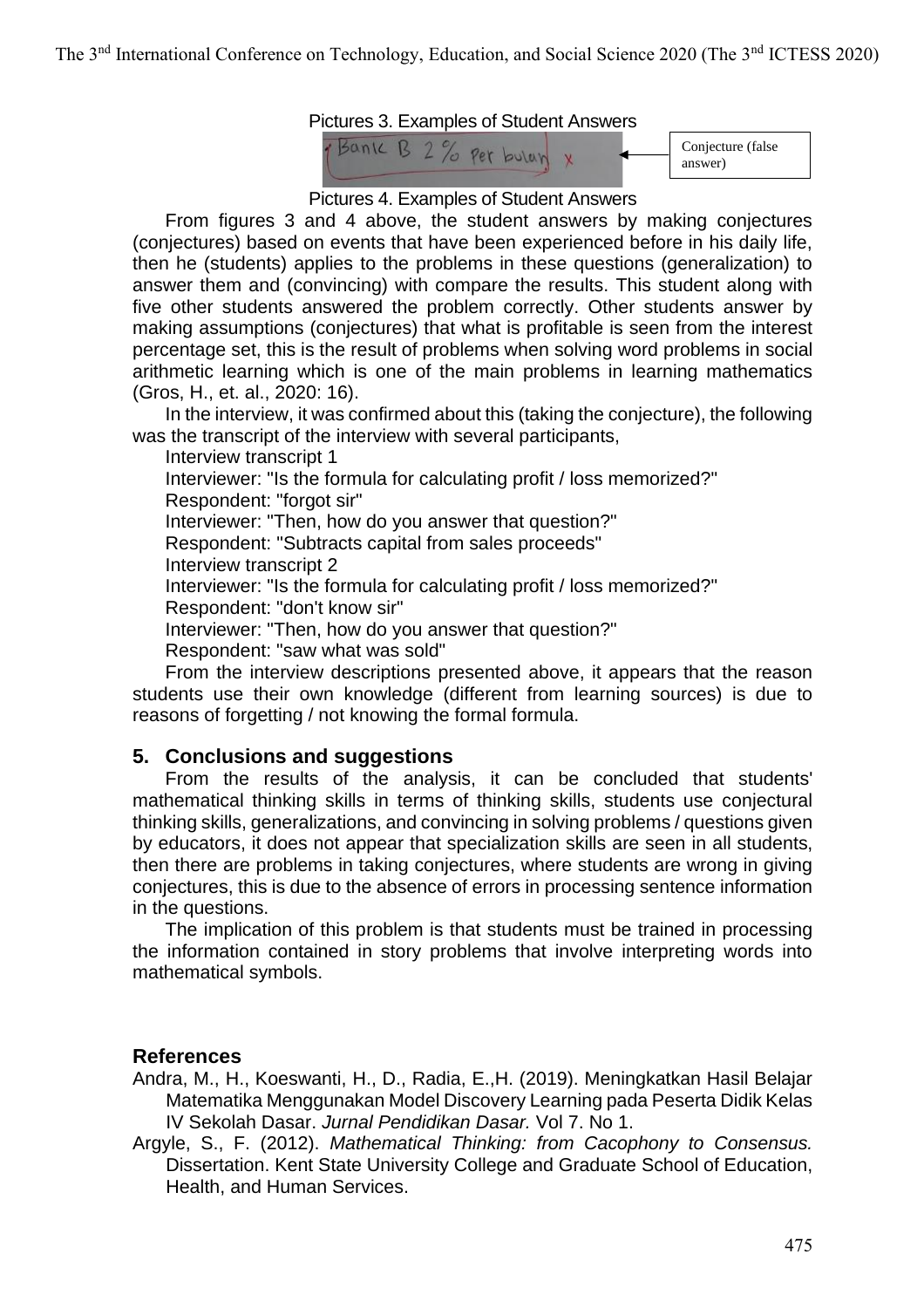Audi, R. (2004). Perception and Consciousness. *Handbook of Epistemology*. Springer Science Business Media Dordrecht.

- Chase, K., Abrahamson, D., (2017). Searching for buried treasure: uncovering discovery in discovery-based learning. *Instructional Science.* 46. 11-33.
- Ernest, P. (1991). *The Philosophy of Mathematics Education*. London: Routledge Falmer.
- Fatade, A.,O., Mogari, D., Arigbabu, A., A. (2013). Effect Of Problem-Based Learning On Senior Secondary School Students' Achievements In Further Mathematics**.** *Acta Didactica Napocensia*. Volume 6 Number 3. p.27-44.
- Fraenkel, J.R, Wallen, N., Hyun, H. (2012). *How to Design and Evaluate Research in Education*. New York: McGraw-Hill.
- Fyhn, A.B. (2008). A Climbing Class' Reinvention of Angles. *Educational Studies in Mathematics*. Vol. 67. No. 1. pp. 19-35. Springer.
- Gros, H., Thibaut, J.P., & Sander, E. (2020). Semantic Congruence in Arithmetic: A New Conceptual Model for Word Problem Solving. *Educational Psychologist.* 55. 1-19.
- Henderson, P.B., et al. (2002). Materials Development in support of Mathematical Thinking. *Proceeding ITiCSE-WGR '02 Working group reports from ITiCSE on Innovation and technology in computer science education. Pages 185-190*.
- Kirschner, P., A., Sweller, J., & Clark, R., E. (2006) Why Minimal Guidance During Instruction Does Not Work: An Analysis of the Failure of Constructivist, Discovery, Problem-Based, Experiential, and Inquiry-Based Teaching. *Educational Psychologist*. 41:2, 75-86.
- Lacey, A., Luff, D. (2001). *Trent Focus for Research and Development in Primary Health Care: An Introduction to Qualitative Analysis*. Trent Focus.
- Lestari, W. (2017). Efektivitas Model Pembelajaran *Guided Discovery Learning*  terhadap Hasil Belajar Matematika. *Jurnal SAP*. Vol. 2 No. 1. 64-74
- Mason, J., Burton, L., Stacey, K. (2010)*. Thinking Mathematically*. Pearson Education Limited.
- Mustafa, S., Sari, V., & Baharullah. (2019). The Implementation of Mathematical Problem-Based Learning Model as an Effort to Understand the High School Students' Mathematical Thinking Ability. *International Education Studies*. Vol. 12. No. 2. p. 117-123.
- Nepal, B. (2016). Relationship between Mathematical Thinking and Mathematics Achievement. *IOSR Journal of Research & Method in Education (IOSR-JRME).*  Volume 6, Issue 6 Ver. IV.
- Pinter, H., H., et.al. (2017). The Importance of Structure, Clarity, Representation, and Language in Elementary Mathematics Instruction. *Investigation in Mathematic Learning*. Vol 10.
- Saefuloh, N. A., Kartasasmita, B. G., & Kosasih, U. (2020). Meningkatkan Kemampuan Pemecahan Masalah Matematis Peserta Didik SMP melalui Strategi Konflik Kognitif Pendekatan *Problem-Based Learning* (*PBL*) dengan Sikap Peserta Didik Sebagai *Variabel Intervening*. *UJMES (Uninus Journal of Mathematics Education and Science)*, *5*(1), 022-032.
- Saefuloh, N. A., Kartasasmita, B. G., & Kosasih, U. (2020). Meningkatkan Kemampuan Pemecahan Masalah Matematis Peserta Didik SMP melalui Strategi Konflik Kognitif Pendekatan *Problem-Based Learning* (*PBL*) dengan Sikap Peserta Didik Sebagai *Variabel Intervening*. *UJMES (Uninus Journal of Mathematics Education and Science)*, *5*(1), 022-032.